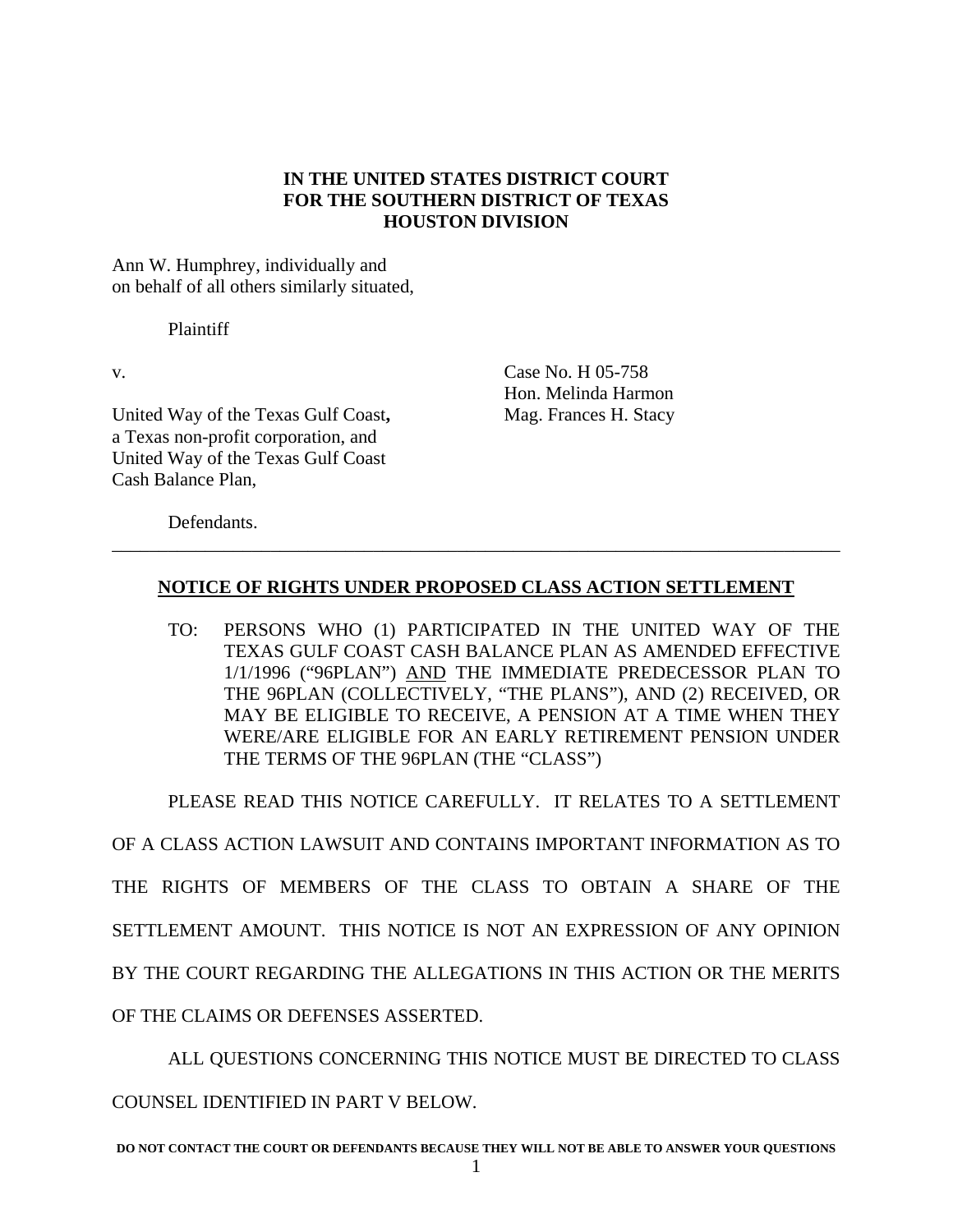You are hereby notified pursuant to Rule 23 of the Federal Rules of Civil Procedure that the parties to this class action have reached, and the United States District Court for the Southern District of Texas (Houston Division) (the "Court") has preliminarily approved, a settlement of this class action in the total amount of \$6,156,780 (the "Class Settlement Amount"), plus certain interest. The settlement will result in:

- (i) the payment of the Class Settlement Amount, after deductions for fees, costs, and expenses of Class Counsel and the escrow agent, to members of the Class; and
- (ii) the dismissal of this class action with prejudice against each and all of the named Defendants therein; and
- (iii) the release of the UNT Releasees (as defined in Part IV below and in the Settlement Agreement) from all Plaintiff's Released Claims (as defined in Part IV below and in the Settlement Agreement).

### **I. DEFINITION OF THE CLASS**

 By Order entered June 27, 2012, the Court determined that this class action would be maintained as a class action for purposes of the Class Action Settlement Agreement entered into by the parties as of June 21, 2012 (the "Settlement Agreement"). The Class consists of the following individuals: all Participants or Former Participants (as those terms are defined in the 96Plan), and beneficiaries of such Participants or Former Participants, who (i) as of 12/31/1995, had accrued a pension under a prior plan sponsored by United Way of the Texas Gulf Coast Pension Plan, amended and restated effective January 1, 1989 (denoted the "Prior Plan" in the 96Plan), (ii) were or hereafter are eligible for an Early Retirement Pension under the 96Plan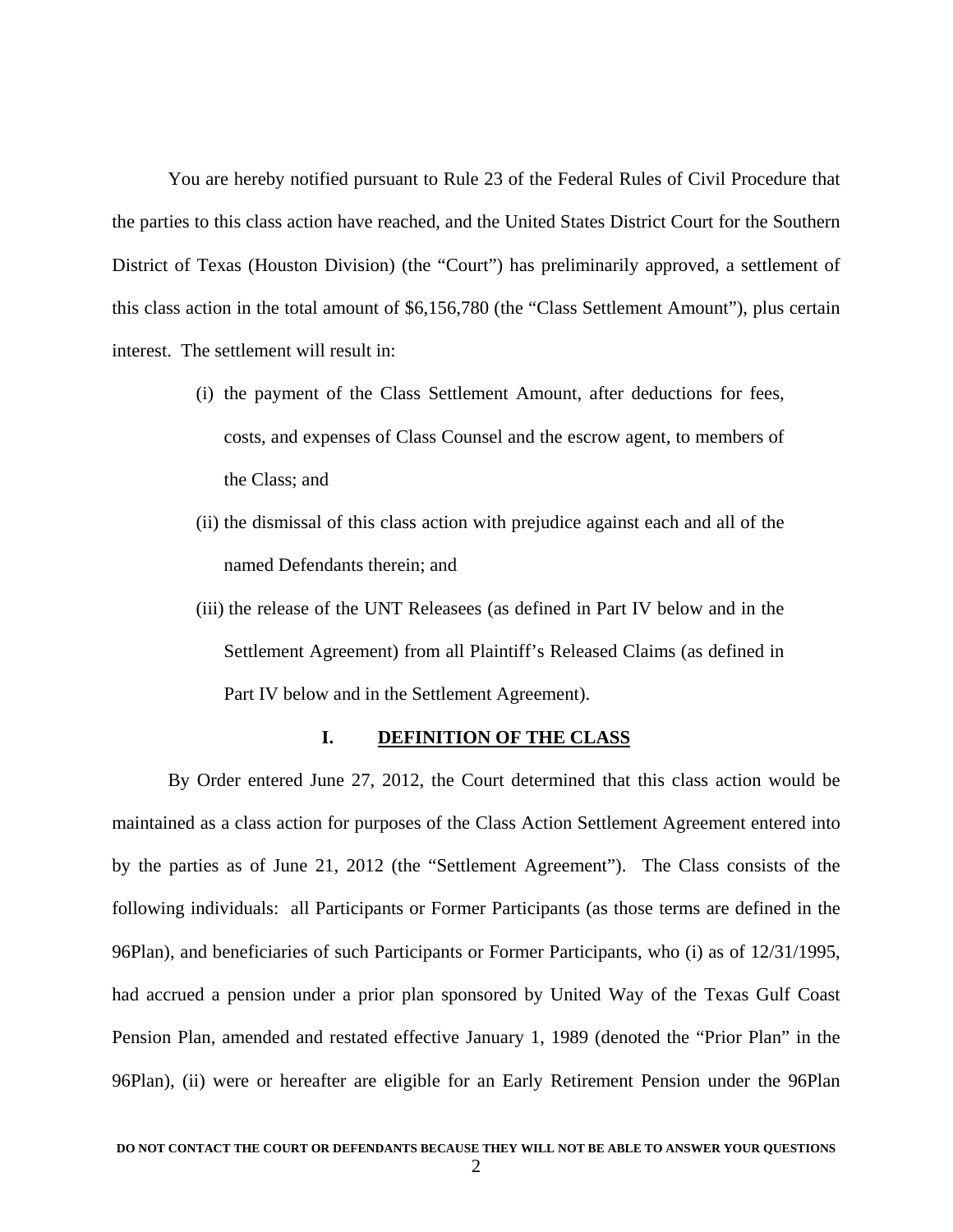("ERP"), and (iii) received an ERP, or are eligible to receive an ERP, or hereafter become eligible to receive an ERP. Subject to the foregoing general requirements, the Class includes: (i) Participants who have received an ERP, (ii) Participants who have received a Deferred Vested Pension ("DVP") after satisfying the age requirements for Early Retirement under Section 5.3 of the Plan, and (iii) Participants or Former Participants who are currently eligible or may become eligible to receive an ERP under Section 5.3 or 6.7 of the Plan. The Class does not include Participants or Former Participants who have received a Normal Retirement Pension or a Late Retirement Pension (as those terms are defined in the 96Plan), or who are no longer eligible to elect an ERP.

According to the records maintained by the 96Plan, you are a member of the Class.

### **II. DESCRIPTION OF THE ACTION**

### A. **Humphrey's Claims and the Findings of the Court**.

 On March 9, 2005, the Plaintiff, Ann W. Humphrey ("Humphrey"), filed the abovecaptioned lawsuit against United Way of the Texas Gulf Coast ("UNT") and the 96Plan. The 96Plan is a restatement and amendment of the Prior Plan. Humphrey is the plaintiff in the lawsuit (i.e., the party asserting claims against UNT and the 96Plan); and UNT and the Plan are the defendants in the lawsuit (i.e., the parties defending against Humphrey's claims). Humphrey brought her Complaint as a Class Action, meaning that she brought it on behalf of all similarly situated persons. You are a member of the Class.

 In her Complaint, Humphrey claimed that defendants were miscalculating the ERP under the 96Plan, causing it to be too small. More specifically, Humphrey alleged that, under Section 6.5 of the 96Plan, the ERP must be no less than (i) the pension earned under the Prior Plan **plus**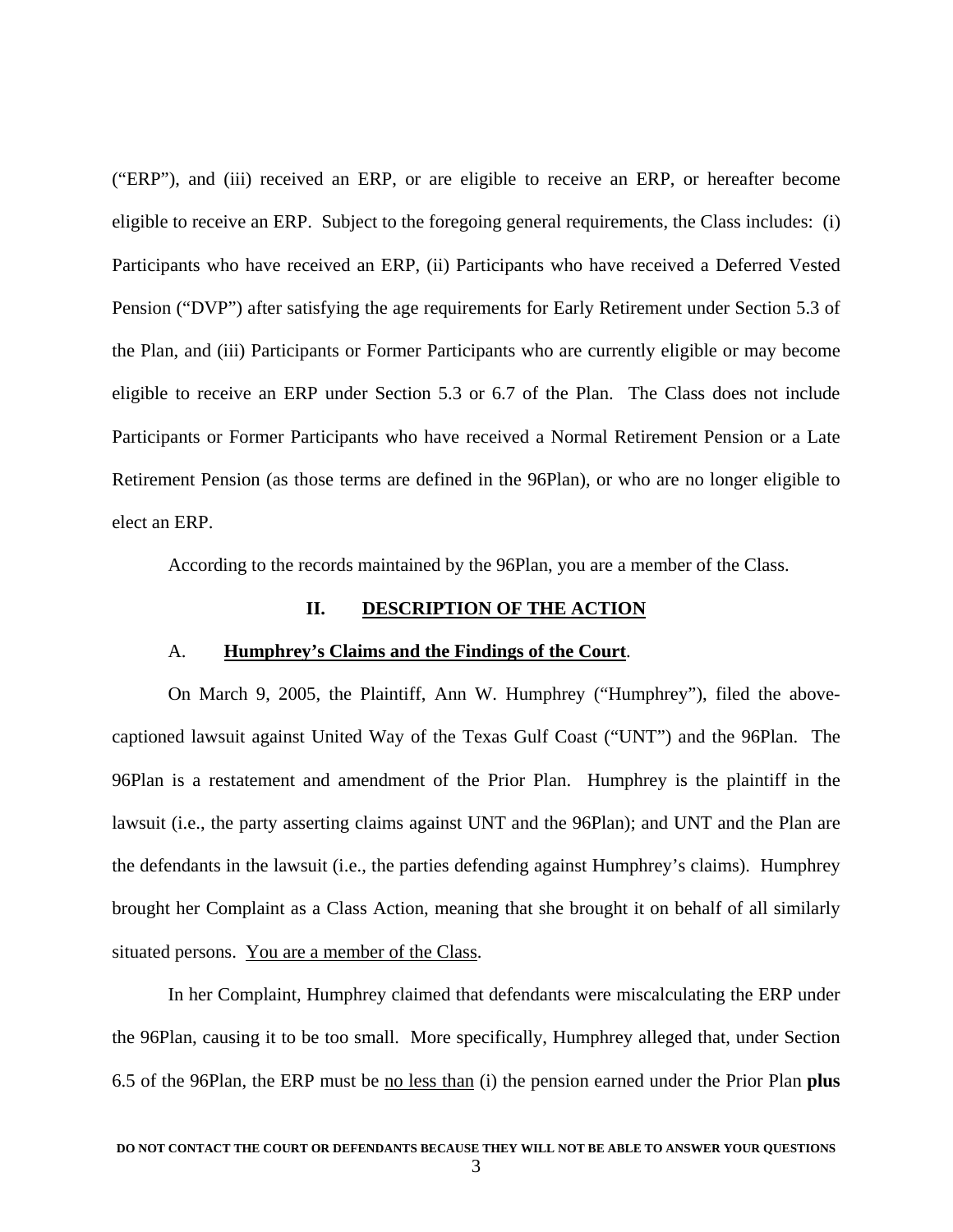(ii) the pension earned under the 96Plan. Humphrey stated that defendants were paying only the "greater of" these two pensions, rather than the sum of <u>both</u> of these pensions; and that the sum of both pensions will always be larger than the greater of these two pensions. In other Court filings, Humphrey also stated that certain persons who received only a DVP were actually entitled to an ERP, and, therefore, they were also entitled to have their pension calculated under the foregoing "**plus**" methodology, rather than the "greater of" methodology employed by defendants.

 On March 28, 2008, the Court issued an Opinion and Order, in which it agreed with Humphrey that the ERP must be calculated using the foregoing **plus** methodology (not the "greater of" methodology employed by the Defendants), and that this same **plus** methodology applies to DVP-eligible persons who wait until early retirement age to receive their pension. On December 9, 2010, the Court entered a Final Judgment following which the Defendants filed a motion seeking to alter or amend the judgment, or for a trial. After the Court denied the Defendants' motion, the parties filed a joint motion requesting entry of an Amended Final Judgment, which the Court entered on October 14, 2011. The Defendants appealed the Amended Final Judgment on November 14, 2011 and filed their appeal brief on February 6, 2012. In their appeal brief, the Defendants requested, among other things, that the appellate court (i) reverse the Court's finding that the Defendants must utilize the "plus," rather than the "greater of," methodology in calculating the ERP, (ii) alternatively, order the Court to conduct a trial to determine if the "plus" language in Section 6.5 of the 96Plan resulted from a drafting error, and (iii) significantly reduce the damages recoverable by Humphrey and the Class to an amount substantially lower than the Class Settlement Amount. In light of the settlement,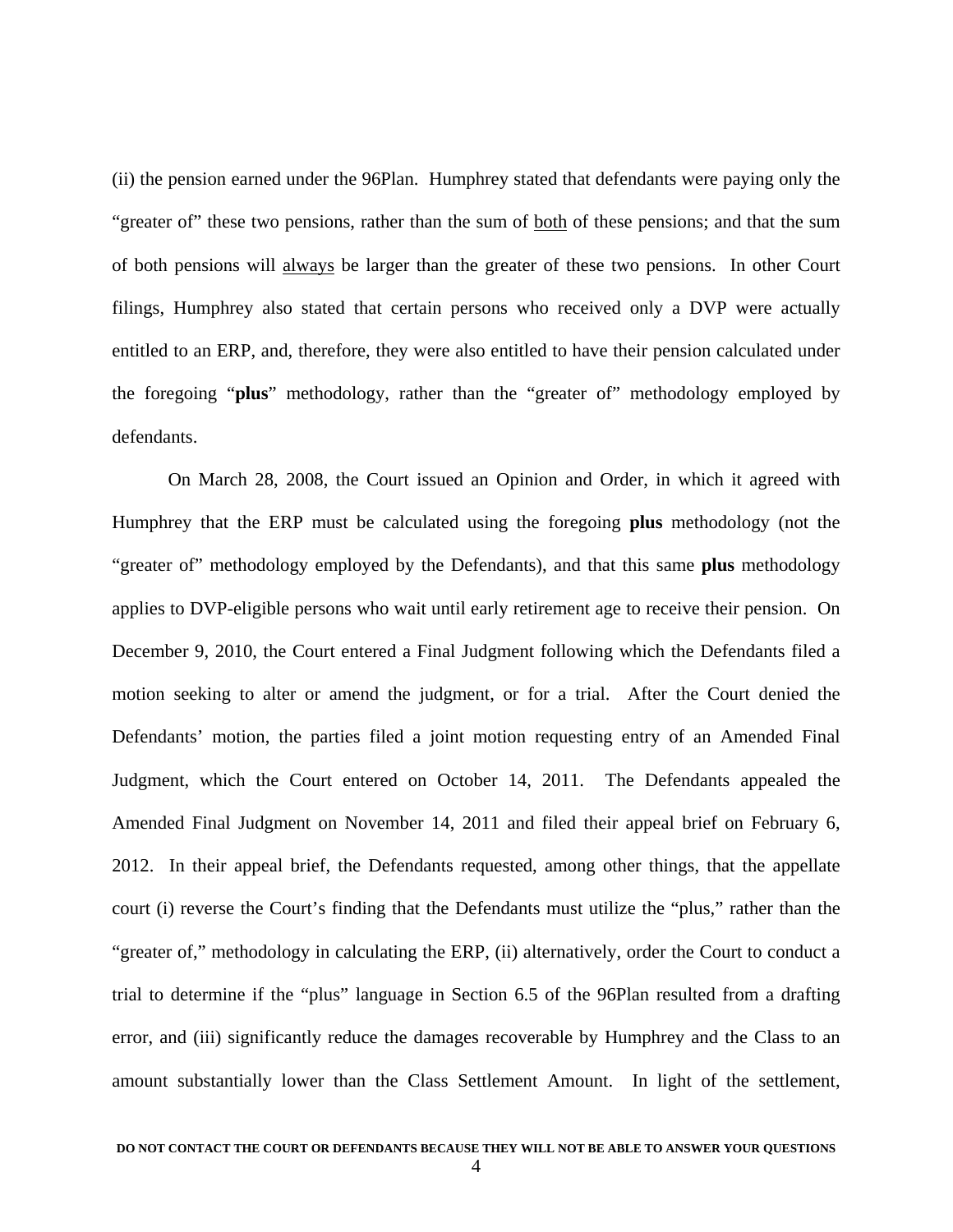Humphrey has not yet filed her appellate brief responding to the arguments in Defendants' appeal brief.

 To be eligible for an ERP under §5.3 of the 96Plan, a Participant must, at termination of service, (i) have attained age 55 (but not age 65) and have at least 5 years of service, **OR** (ii) have attained age 50 (but not age 55) and have combined age and service totaling at least 65. To be eligible for a DVP under §6.7 of the 96Plan, a Participant must terminate service for a reason *other than* Early Retirement (or Normal, Late or Disability Retirement, or death) and have completed 5 years of service. Pursuant to the last sentence of §6.7, a Participant who terminates service while DVP-eligible may age into eligibility for an ERP by electing to defer commencement of the pension until after satisfying the age requirements for Early Retirement under §5.3. Thus, in order to receive an ERP, Participants and Former Participants who have not yet elected to receive their pension must elect to commence their pension *after* they have attained age 55 and have at least 5 years of service, or after they have attained age 50 (but not age 55) and have age plus service totaling at least 65, but in all events *before* age 65.

### A. **Proceedings Prior to Sending of this Notice**.

 After over seven years of litigation and extensive investigation of the relevant facts and law by Class Counsel, including the review and consideration of documents, depositions and extensive legal arguments, including arguments advanced in Defendants' appeal brief, the lawyers for the parties engaged in extensive arms-length negotiations and formal mediation before a nationally recognized mediator in cases of this type, and ultimately negotiated the Settlement Agreement. While defense of the appeal might result in more than the Class Settlement Amount if Humphrey sustained her claims, Class Counsel recognize that Defendants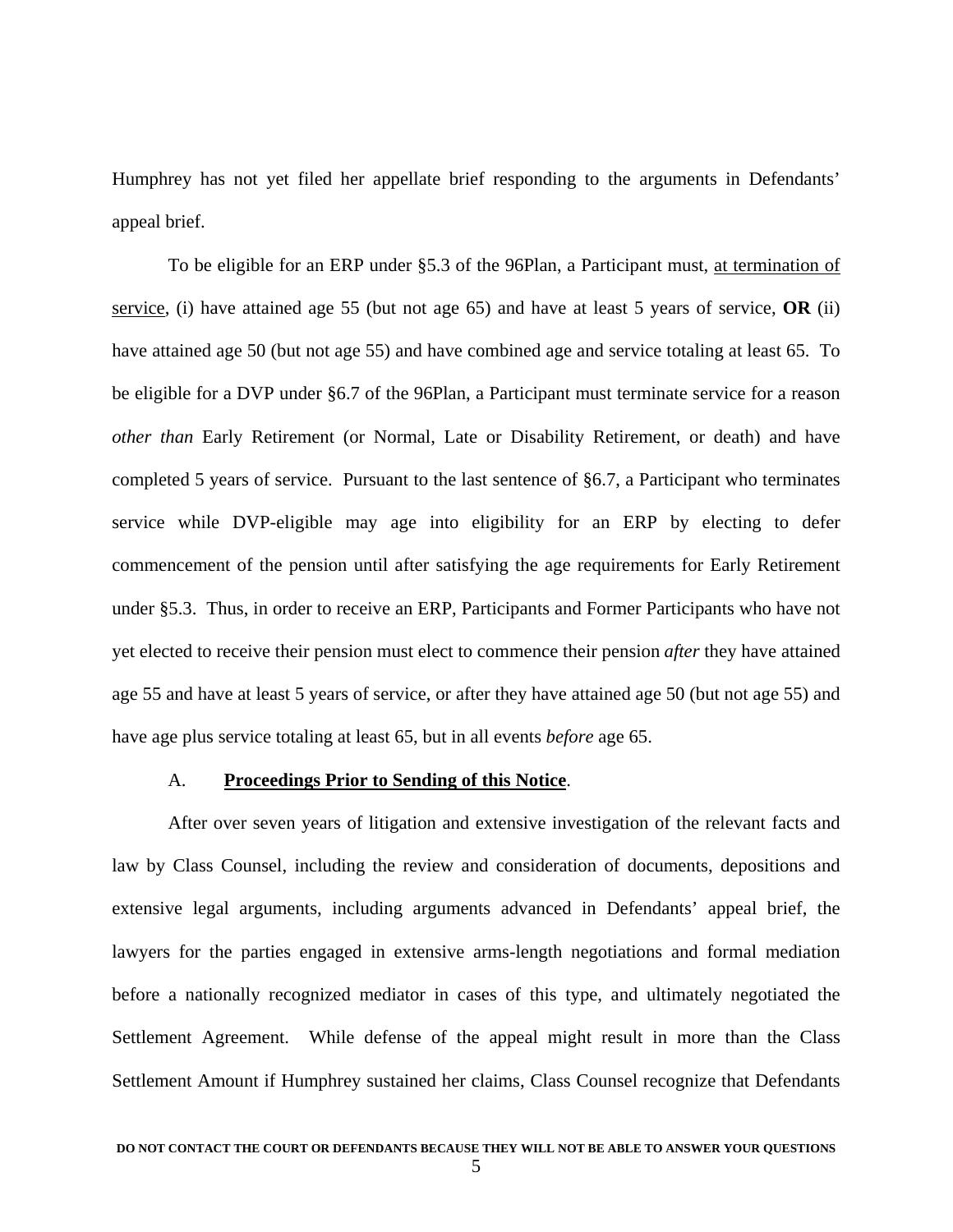have asserted arguments which, if adopted by the appellate court, could reduce the recovery to an amount substantially less than the Class Settlement Amount or possibly exonerate Defendants from liability and result in no recovery at all for Humphrey and the Class. At the same time, without admitting or conceding any liability or damages whatsoever, the Defendants have agreed to settle this class action, on the terms and conditions set forth in the Settlement Agreement, including dismissal of the 96Plan and UNT with prejudice, to avoid the burden, expense, and uncertainty of continuing litigation and to conclude all claims that are, or could have been, asserted in the Action.

#### **III. SUMMARY OF SETTLEMENT**

 The proposed settlement reached in the Action is embodied in the Settlement Agreement on file with the Court. The following description of the settlement is only a summary. If you would like to read the entire text of the Settlement Agreement, please request a copy of same from Class Counsel, Eva Cantarella by calling (248) 335-5000 or e-mailing her at ecantarella@hertzschram.com.

 The proposed settlement, if approved by the Court, will result in the payment of a benefit to the Class in the amount of the Class Settlement Amount, reduced by the following fees, costs and expenses:

 (a) Attorneys' fees, costs and expenses incurred by Class Counsel. Class Counsel have filed a petition for attorneys' fees, costs and expenses earned and incurred by Class Counsel during the period beginning April 25, 2003 and ending July 3, 2013, requesting an award of \$1,666,212.25 in attorneys' fees and \$116,951.98 in costs and expenses.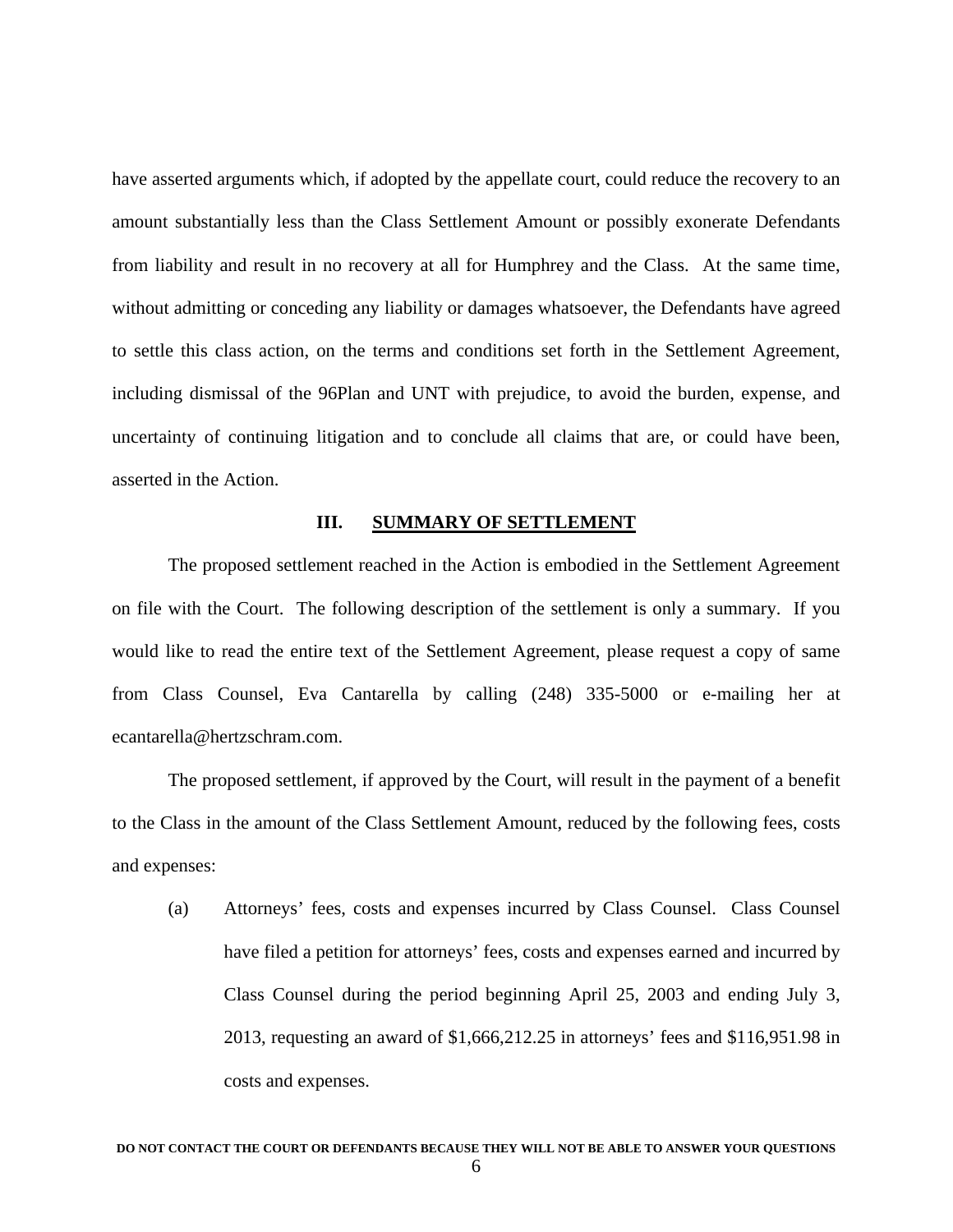(b) Fees, costs and expenses incurred in connection with establishing and administering a Qualified Settlement Fund at a commercial bank selected by Class Counsel and approved by UNT/Plan Trial Counsel which will act as an escrow agent to hold the Class Settlement Amount until the Court enters an order approving the settlement and such order becomes final and non-appealable.

The remaining balance of the Class Settlement Amount (the "Net Class Settlement Amount") will be distributed to members of the Class. The method for distributing the Net Class Settlement Amount is described in Part IV below.

### **IV. RIGHTS OF CLASS MEMBERS**

Assuming that you fall within the definition of the Class described above, you are automatically a member of the Class and are entitled to receive your share of the Net Class Settlement Amount, calculated as described below. Because the Court has certified this case under Rule 23(b) of the Federal Rules of Civil Procedure, **you do not have the right to opt out of, or decline to participate in, the Class. You will be bound by any judgments or orders entered in the Action, and, if the Settlement Agreement is approved, you will be deemed to have released each and all of the Defendants and various related parties (collectively the "UNT Releasees") of and from any and all claims arising under the 96Plan (the "Plaintiff's Released Claims," described with more particularity in the Settlement Agreement), subject only to your rights to participate in the distribution of the Net Class Settlement Amount. This means you will not be able to file your own lawsuit if you disagree with any aspect of your distribution, and you will be subject to the jurisdiction of the Court with respect to any disputes or litigation involving the proposed settlement.**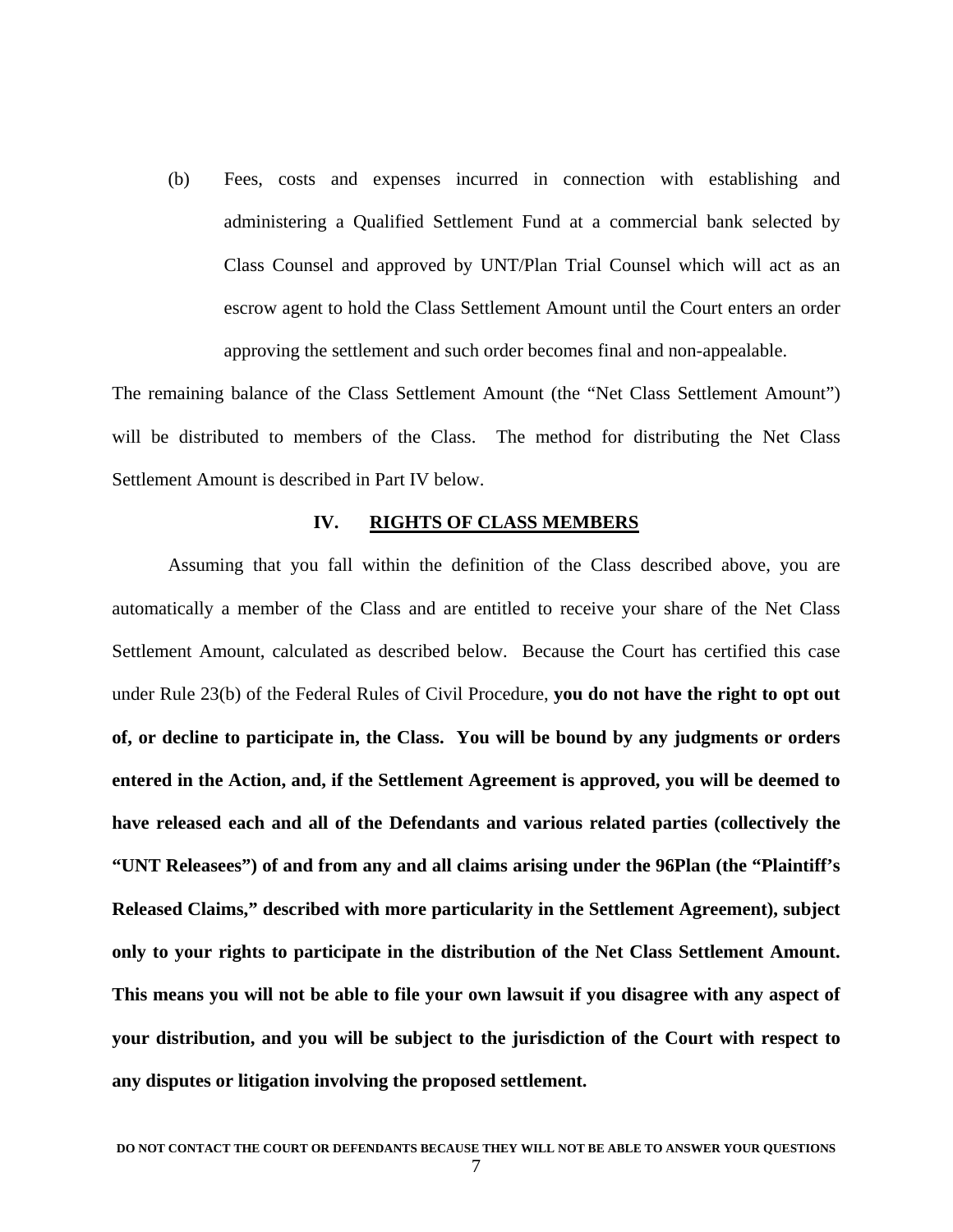# **V. CLASS COUNSEL**

Class Counsel are the following:

 Bradley J. Schram Robert P. Geller Eva Cantarella Hertz Schram PC 1760 S. Telegraph Rd., Ste. 300 Bloomfield Hills, MI 48302

Please direct any questions you have to Eva Cantarella at Hertz Schram PC, at the above

address, or by calling Ms. Cantarella at (248) 335-5000.

# **VI. METHODOLOGY FOR DETERIMING PAYMENTS FROM THE NET CLASS SETTLEMENT AMOUNT TO THE CLASS**

In order to formulate a method for allocating the Net Class Settlement Amount,

Defendants agreed to provide to Class Counsel and their actuary Excel spreadsheets containing

data based on the following assumptions:

- (a) The date for valuing (i) the ERP "plus" payments to Class members who have already received their ERP or a DVP when they were ERP-eligible and for future ERP payees, and (ii) calculating the pre-judgment interest due Class members who have already received their ERP (or DVP where they were ERP eligible), would be April 1, 2012; and
- (b) All Class members who have not yet received an ERP, but are currently eligible for an ERP under either Sections 5.3 or 6.7 of the Plan, would elect to receive an ERP during the time they were eligible to do so;
- (c) All Class members who have not yet received an ERP, and are not yet eligible for an ERP under either Sections 5.3 or 6.7 of the Plan, would elect to do so once they became eligible to make that election;
- (d) The Amended Final Judgment would be affirmed on appeal.

Humphrey and Class Counsel therefore propose the following plan of allocation for the

distribution of the Class Settlement Amount of \$6,156,780.00: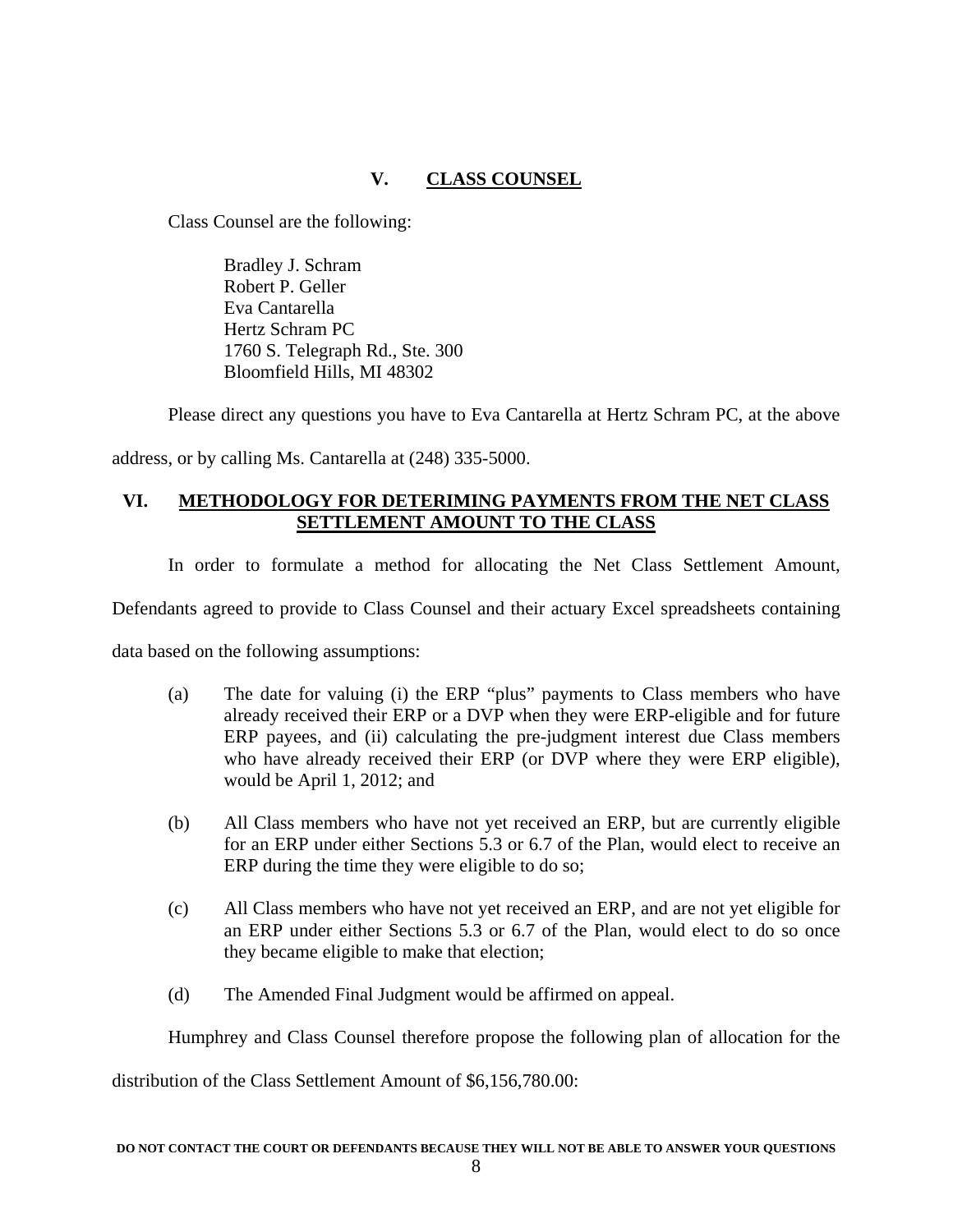- (a) Step 1 Determine the Net Class Settlement Amount
	- (1) Step 1 requires the attorneys' fees, costs and expenses awarded by the Court to Class Counsel, and the fees, costs and expenses of the Escrow Agent, to be deducted from the Class Settlement Amount;
	- (2) Example:

 Assume an award by the Court of \$1,783,164.23 in fees, costs and expenses awarded to Class Counsel and the Escrow Agent;

- Subtract from the Class Settlement Amount (\$6,156,780) the amount of fees, costs and expenses awarded to Class Counsel and the Escrow Agent by the Court (\$1,783,164.23);
- This results in a Net Class Settlement Amount of \$4,373,615.77
- (b) Step 2 Determine the Allocation Percentage of the Potential Class Action Recovery

 Step 2 involves a calculation of the percentage of the "Potential Class Action Recovery" attributable to the Net Class Settlement Amount;

- (1) The "Potential Class Action Recovery" is the sum of all damages potentially recoverable by the Class based on the spreadsheet data provided by the Defendants, calculated in accordance with the assumptions as set forth above, which amount equals \$8,235,242.87;
- (2) The Allocation Percentage is determined by dividing the Net Class Settlement Amount by the Potential Class Action Recovery;
- (3) Example:
	- (i) Assume the Net Class Settlement Amount equals \$4,373,615.77;
	- (ii) Divide the Net Class Settlement Amount (\$4,373,615.77) by the Potential Class Action Recovery (\$8,235,242.87);
	- (iii) The result is .5311 (53.11%), which is the "Allocation Percentage;"
- (c) Step 3 Distribution of each Class member's pro-rata share of the Net Class Settlement Amount.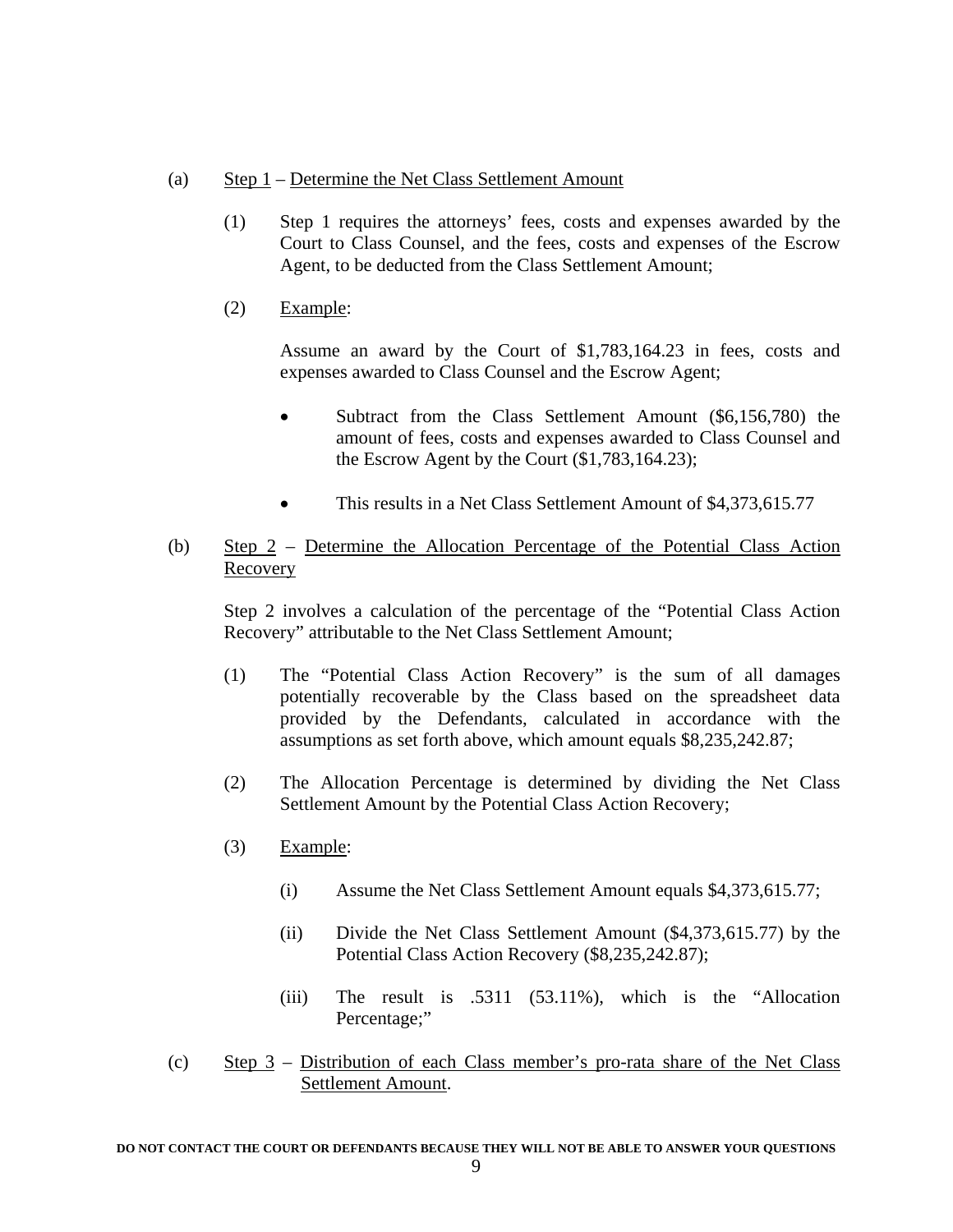- (1) Step 3 sets forth the formula for calculating the amount of the Net Class Settlement Amount to be paid to an individual Class member;
- (2) Example:
	- (i) Assume a Class member is shown on the spreadsheet to have a potential damages recovery of \$10,000;
	- (ii) Multiply the Allocation Percentage (53.11%) by the individual class member's potential damages recovery (\$10,000);
	- (iii) The result of \$5,311 is this particular Class member's pro-rata share of the Net Class Settlement Amount.

 The actual pro-rata share of the Net Class Settlement Amount that any individual Class member will receive will depend on (i) the Court's award of fees, costs and expenses to Class Counsel, including those incurred in connection with the escrow agent, and (ii) the actual Allocation Percentage derived as a result. As soon as reasonably possible following the issuance of such award, Class Counsel will file with the Court a plan of allocation that will set forth the actual Allocation Percentage that will apply to each Class member's individual potential damages recovery for purposes of determining the Class member's individual distribution amount.

### **VII. TERMINATION OF THE 96PLAN**

 Because the 96Plan is in the process of terminating, Class members who have not yet elected or received a distribution of their ERP may receive a distribution from the 96Plan of their ERP (as calculated by the 96Plan under the pre-settlement "greater of" methodology) prior to approval of the proposed settlement and the Settlement Agreement. In that event, if the Court subsequently approves the proposed settlement and Settlement Agreement and the resultant Judgment becomes final and non-appealable, such Class members will receive a second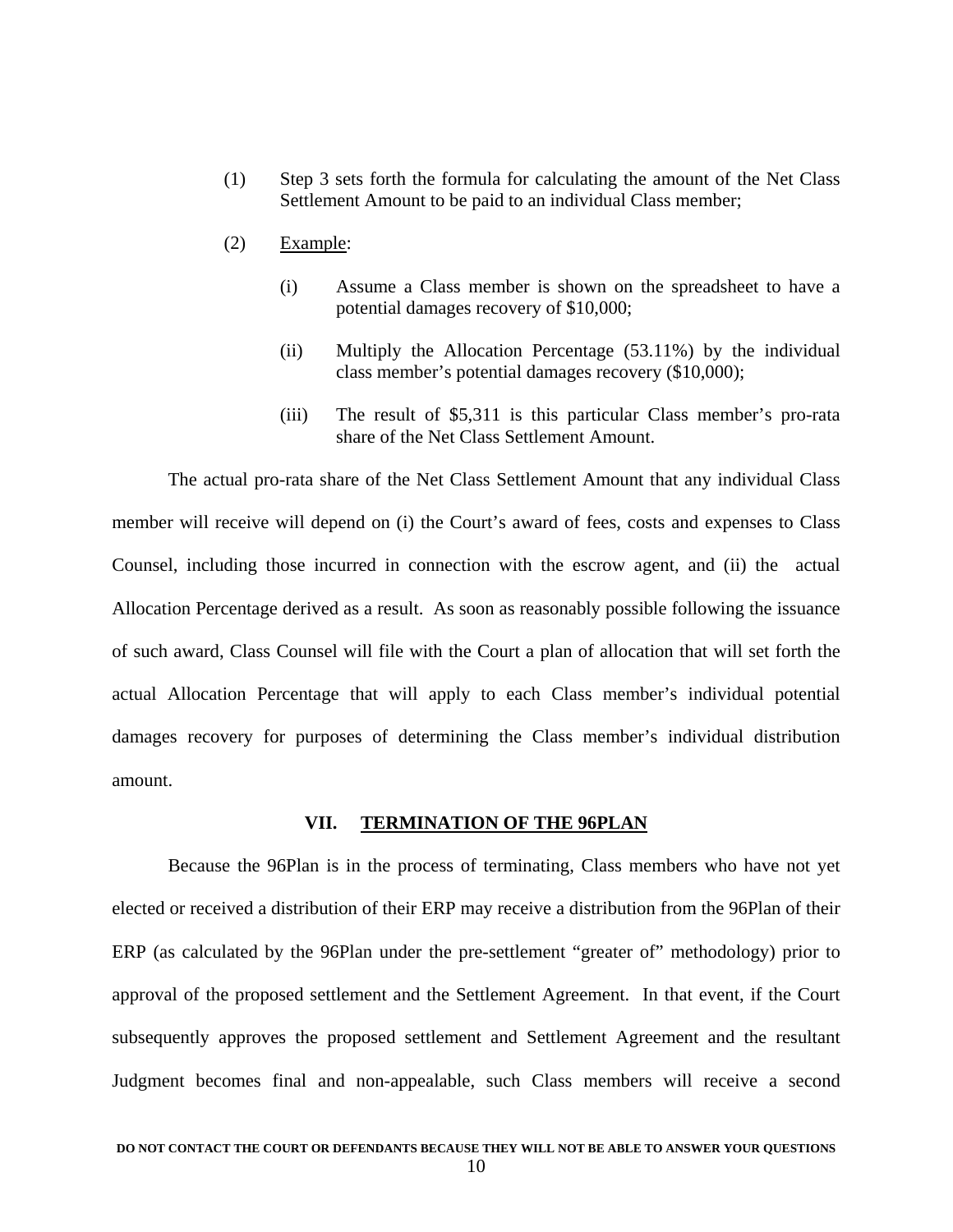distribution that will represent their pro-rata share of the Net Class Settlement Amount.

### **VIII. FAIRNESS HEARING**

 A. **Fairness Hearing Scheduled**. A Fairness Hearing has been scheduled by the Court to occur on August 23, 2012, Court Room 9C, commencing at 3:00 p.m., at the United States District Court for the Southern District of Texas, Houston Division, Bob Casey, United States Courthouse, 515 Rusk Avenue, Houston, Texas 77002. At the Fairness Hearing, counsel for the parties will request that the Court, among other things, (i) approve the proposed settlement and Settlement Agreement as fair, reasonable, adequate and binding on all members of the Class, (ii) enter a Judgment in accordance with the Settlement Agreement, (iii) approve an award of attorneys' fees, costs and expenses for Class Counsel including fees, costs and expenses incurred by the escrow agent, and (iv) approve distributions to Class members. The Court may change the date and time of the Fairness Hearing without any further notice to the Class.

 B. **Objections to Settlement**. Any Class member who wishes to object to the fairness, reasonableness or adequacy of the Settlement Agreement must file written objections with the Clerk of the Court and serve them on Class Counsel, Eva Cantarella, Hertz Schram PC, 1760 S. Telegraph Road., Suite 300, Bloomfield Hills, Michigan 48302, and Defendants' Counsel, Reagan Brown, Fulbright & Jaworski, L.L.P., 1301 McKinney, Suite 5100, Houston, Texas 77002-3095, no later than 14 days before the Fairness Hearing. Written objections must contain the Class member's full name, date of birth, address, and telephone number; the case name and number (Humphrey v United Way of the Texas Gulf Coast No. H-05-00758); a statement of each objection; and the specific reason for each objection, including any legal support and evidence that the Class member filing the objection wishes to bring to the Court's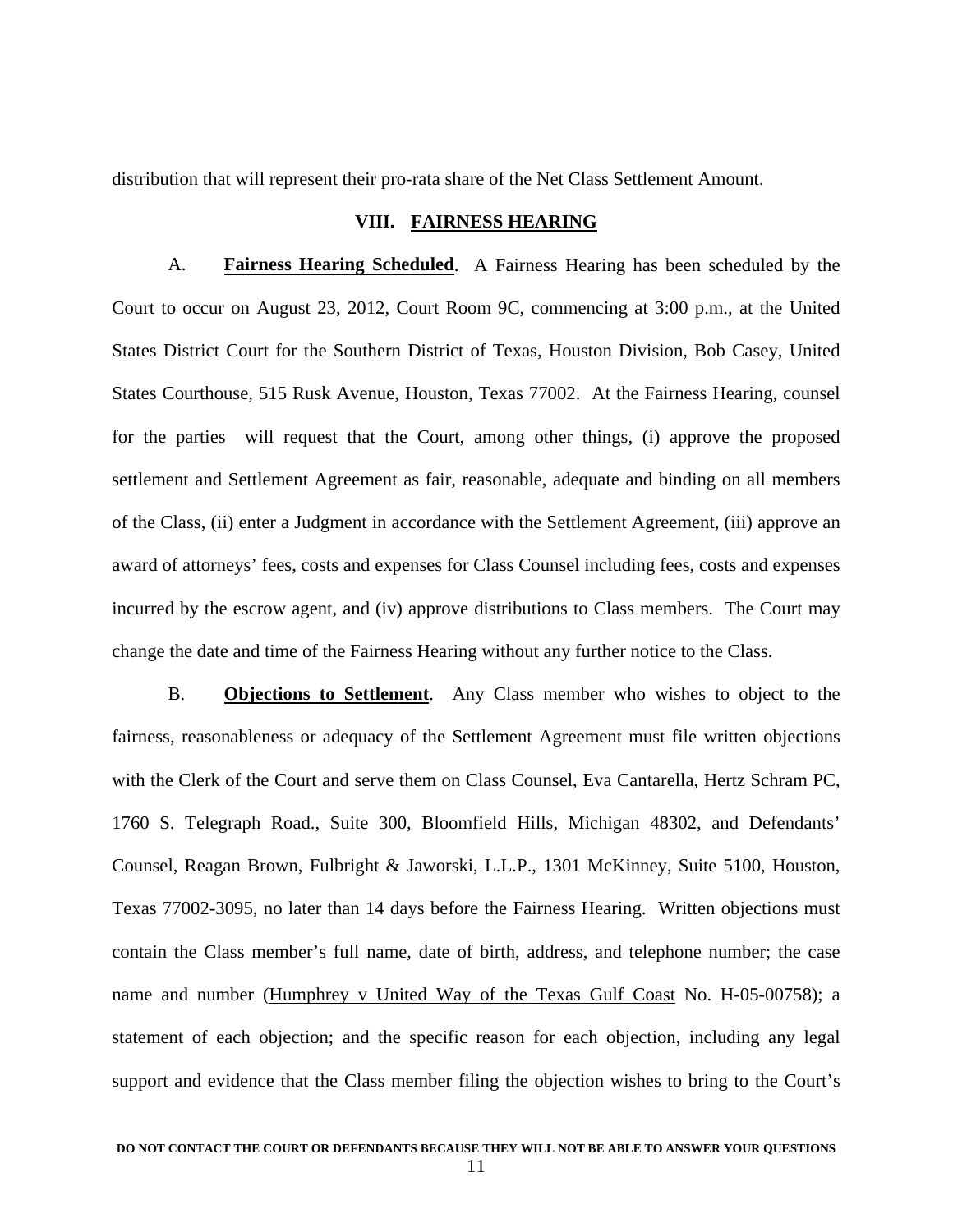attention. Class members may file and serve written objections on their own or through an attorney hired at their own expense.

 If a Class member hires an attorney to represent him/her at the Fairness Hearing, the attorney must:

> File a notice of appearance with the Clerk of Court no later than 14 days prior to the Fairness Hearing or as the Court may otherwise direct, and

> Serve a copy of such notice of appearance on Class Counsel, Eva Cantarella, and Defendants' Counsel, Reagan Brown, at the above-noted addresses.

 Any Class member who files and serves a written objection, as described herein, may appear at the Fairness Hearing to object to the fairness, reasonableness or adequacy of the Settlement Agreement or the terms of the settlement. Subject to the Court's discretion, any Class member or attorney failing to comply with the provisions of this paragraph shall *forfeit* any and all right the Class member may have to appear separately and/or to object.

 C. **Effect of Failure to Obtain Final Approval**. In the event that the Court fails to enter Judgment in accordance with the Settlement Agreement, or in the event that the Judgment is reversed on appeal, the parties shall revert to their status as of March 22, 2012 and none of the parties shall have any other further rights or obligations under the Settlement Agreement.

## **IX. FAILURE TO CLAIM BENEFIT OR FAILURE TO NEGOTIATE BENEFIT PAYMENT INSTRUMENTS**

 Any Class member or other person to whom a Class member's distribution is derivatively owed who fails to claim his/her benefit or negotiate a check or payment instrument from the 96Plan within one (1) year after the judgment is final and non-appealable (i.e., Final, as defined in the Settlement Agreement) will, by that failure, be deemed to have acquiesced in a distribution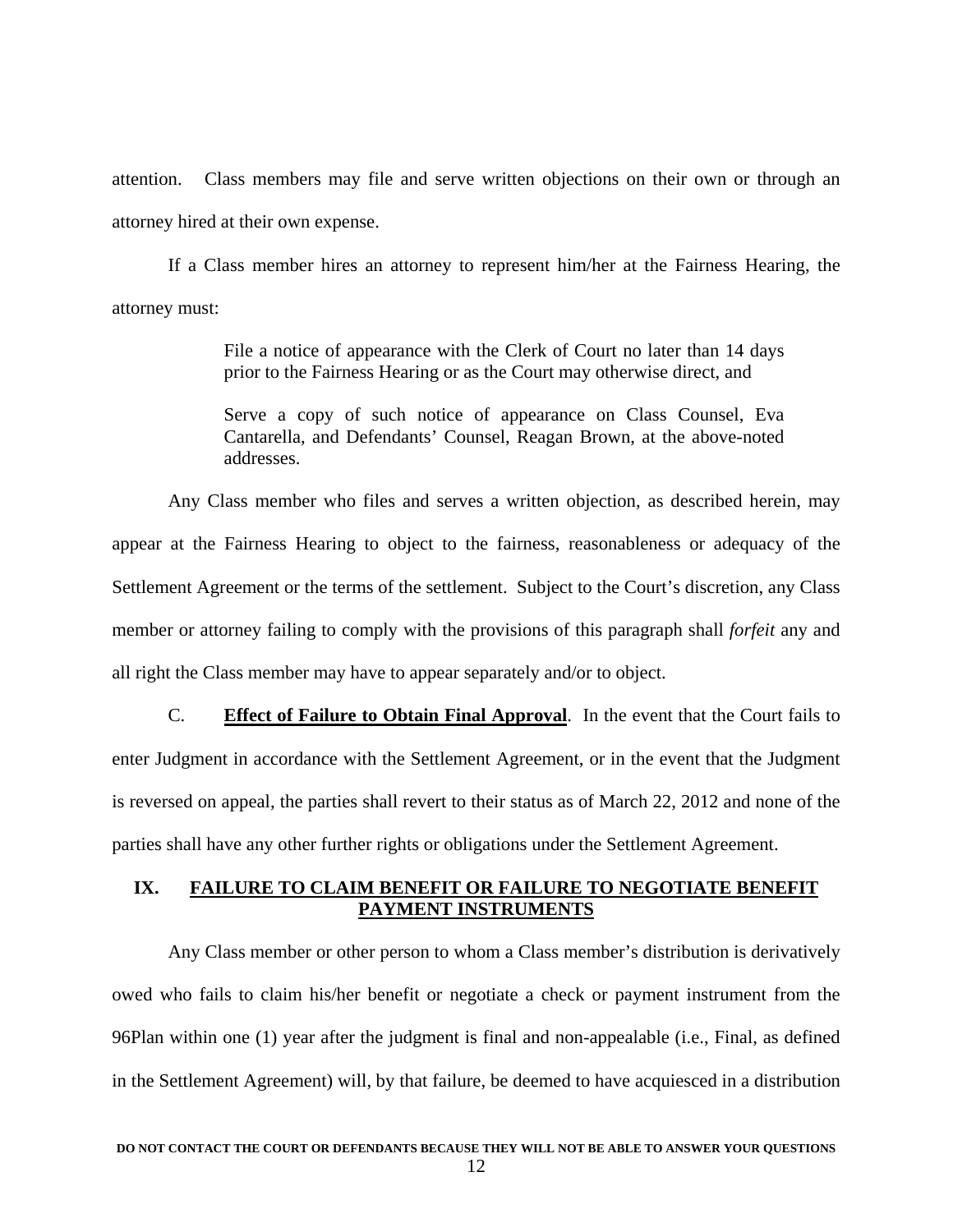being made in accordance with the rules and regulations of the Pension Benefit Guaranty Corporation, which rules and regulations entitle the 96Plan to cancel the check or payment instrument and purchase an annuity representing the amount of the distribution in the name or and on behalf of such Class member, or to transfer the amount of such distribution to the Pension Benefit Guaranty Corporation in the name of such Class member. Any such Class member who fails to claim his/her benefit or negotiate a check or payment instrument shall nevertheless remain bound by all of the terms and conditions of the Settlement Agreement, including, but not limited to, all aspects of the release specified in the Settlement Agreement.

### **X. UPDATED ADDRESSES AND PERSONAL INFORMATION**

 In order to expedite the distribution of benefits under the terms of this proposed Settlement, it is important that the 96Plan have accurate and current information about Class members' names, addresses, and other identifying information. IF THERE ARE ANY ERRORS OR MISTAKES IN YOUR NAME, CURRENT ADDRESS, SOCIAL SECURITY NUMBER OR OTHER INFORMATION REFLECTED IN EITHER THIS NOTICE OR OTHER DOCUMENTS THAT ARE TRANSMITTED BY CLASS COUNSEL, THE DEFENDANTS' COUNSEL, OR THE DEFENDANTS, IT IS IMPORTANT FOR YOU TO CORRECT THAT INFORMATION EITHER BY CALLING CLASS COUNSEL, EVA CANTARELLA AT (248) 335-5000; OR BY SENDING WRITTEN NOTIFICATION TO MS. CANTARELLA ADDRESSED TO HERTZ SCHRAM PC, ATTN: EVA CANTARELLA, ESQ., 1760 S. TELEGRAPH ROAD, SUITE 300, BLOOMFIELD HILLS, MI 48302.

#### **XI. EXAMINATION OF PAPERS AND INQUIRIES**